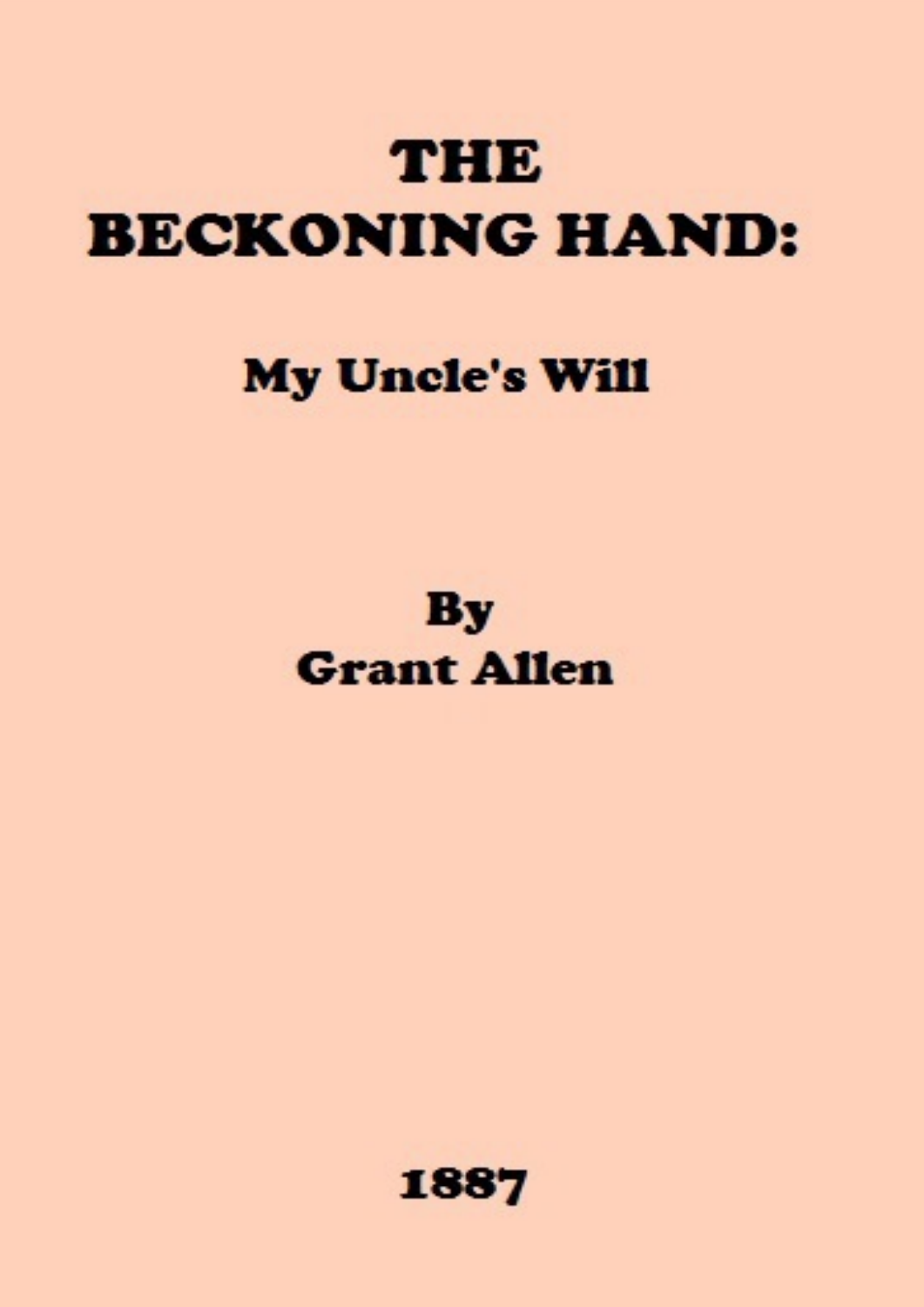## **\* A Distributed Proofreaders Canada eBook \***

This ebook is made available at no cost and with very few restrictions. These restrictions apply only if (1) you make a change in the ebook (other than alteration for different display devices), or (2) you are making commercial use of the ebook. If either of these conditions applies, please contact a FP administrator before proceeding.

This work is in the Canadian public domain, but may be under copyright in some countries. If you live outside Canada, check your country's copyright laws. IF THE BOOK IS UNDER COPYRIGHT IN YOUR COUNTRY, DO NOT DOWNLOAD OR REDISTRIBUTE THIS FILE.

*Title:* The Beckoning Hand: My Uncle's Will

*Date of first publication:* 1887

*Author:* Grant Allen

```
Date first posted: Feb. 15, 2015
```

```
Date last updated: Feb. 15, 2015
```
Faded Page eBook #20150227

This ebook was produced by: David Edwards, Cindy Beyer & the online Distributed Proofreaders Canada team at http://www.pgdpcanada.net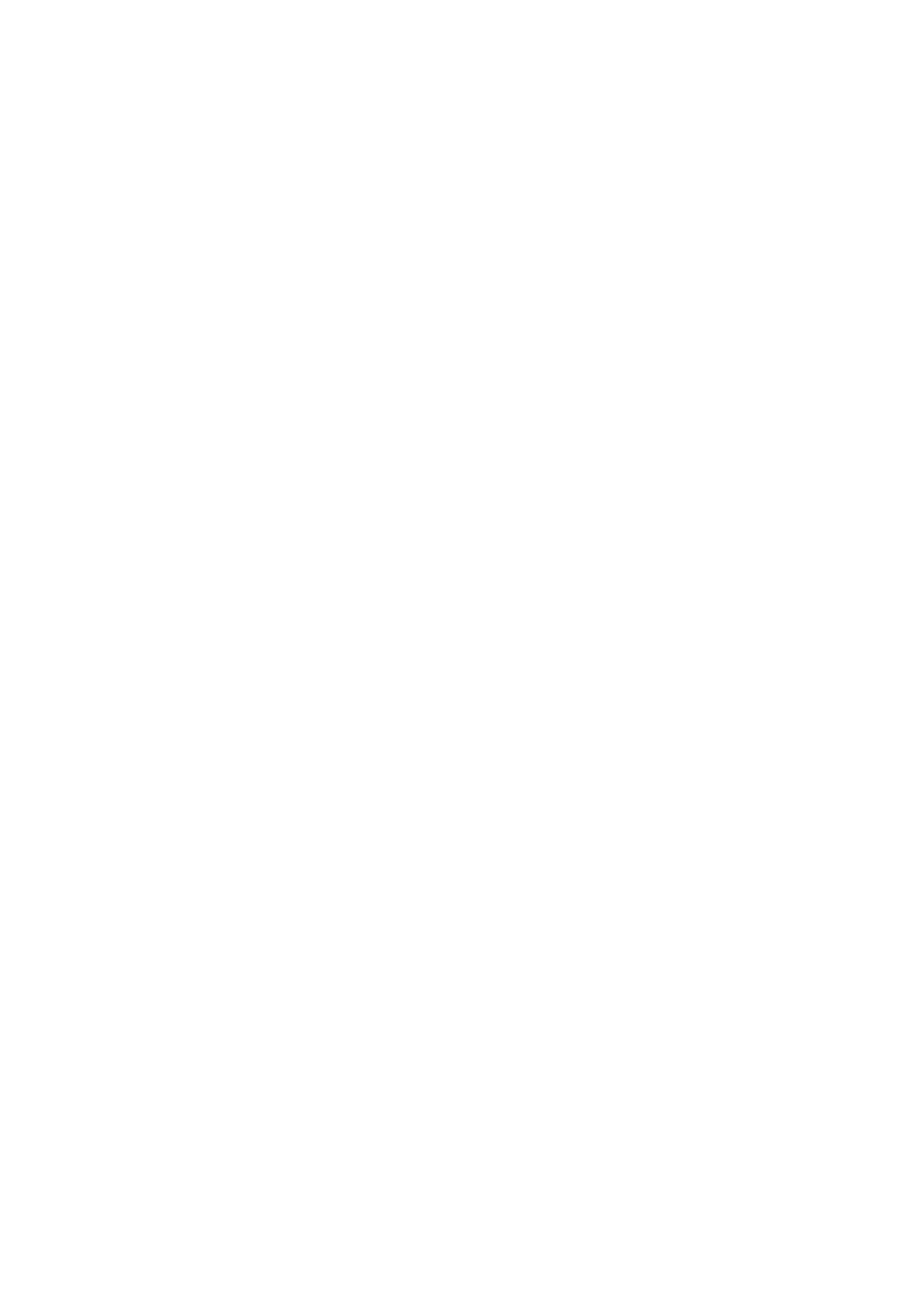# *MY UNCLE'S WILL.*

#### I.

"My dear Mr. Payne," said my deceased uncle's lawyer with an emphatic wag of his forefinger, "I assure you there's no help for it. The language of the will is perfectly simple and explicit. Either you must do as your late uncle desired, or you must let the property go to the representative of his deceased wife's family."

"But surely, Blenkinsopp," I said deprecatingly, "we might get the Court of Chancery to set it aside, as being contrary to public policy, or something of that sort. I know you can get the Court of Chancery to affirm almost anything you ask them, especially if it's something a little abstruse and out of the common; it gratifies the Court's opinion of its own acumen. Now, clearly, it's contrary to public policy that a man should go and make his own nephew ridiculous by his last will and testament, isn't it?"

Mr. Blenkinsopp shook his head vigorously. "Bless my soul, Mr. Payne," he answered, helping himself to a comprehensive pinch from his snuff-box (an odious habit, confined, I believe, at the present day to family solicitors), "bless my soul, my dear sir, the thing's simply impossible. Here's your uncle, the late Anthony Aikin, Esquire, deceased, a person of sound mind and an adult male above the age of twenty-one years—to be quite accurate, *ætatis suæ*, seventy-eight—makes his will, and duly attests the same in the presence of two witnesses; everything quite in order: not a single point open to exception in any way. Well, he gives and bequeaths to his nephew, Theodore Payne, gentleman—that's you—after a few unimportant legacies, the bulk of his real and personal estate, provided only that you adopt the surname of Aikin, prefixed before and in addition to your own surname of Payne. But,—and this is very important,—if you don't choose to adopt and use the said surname of Aikin, in the manner hereinbefore recited, then and in that case, my dear sir—why, then and in that case, as clear as currant jelly, the whole said residue of his real and personal estate is to go to the heir or heirs-at-law of the late Amelia Maria Susannah Aikin, wife of the said Anthony Aikin, Esquire, deceased. Nothing could be simpler or plainer in any way, and there's really nothing on earth for you to do except to choose between the two alternatives so clearly set before you by your deceased uncle."

"But look here, you know, Blenkinsopp," I said appealingly, "no fellow can really be expected to go and call himself Aikin-Payne, now can he? It's positively too ridiculous. Mightn't I stick the Payne before the Aikin, and call myself Payne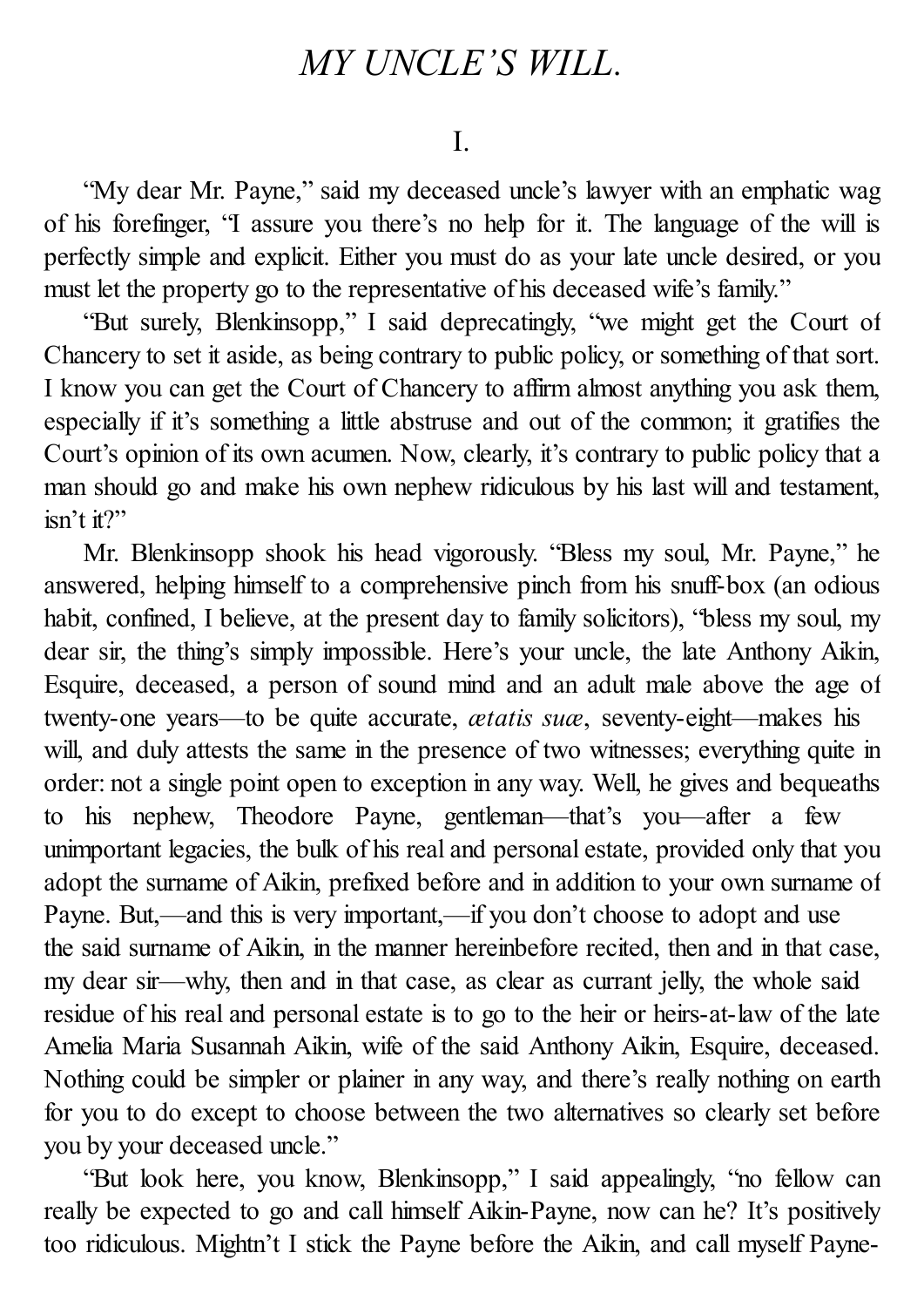Aikin, eh? That wouldn't be quite so absurdly suggestive of a perpetual toothache. But Aikin-Payne! Why, the comic papers would take it up immediately. Every footman in London would grin audibly when he announced me. I fancy I hear the fellows this very moment: flinging open the door with a violent attempt at seriousness, and shouting out, 'Mr. Haching-Pain, ha, ha, ha!' with a loud guffaw behind the lintel. It would be simply unendurable!"

"My dear sir," answered the unsympathetic Blenkinsopp (most unsympathetic profession, an attorney's, really), "the law doesn't take into consideration the question of the probable conduct of footmen. It must be Aikin-Payne or nothing. I admit the collocation does sound a little ridiculous, to be sure; but your uncle's will is perfectly unequivocal upon the subject—in fact, ahem! I drew it up myself, to say the truth; and unless you call yourself Aikin-Payne, 'in the manner hereinbefore recited,' then and in that case, observe (there's no deception), then and in that case the heir or heirs-at-law of the late Amelia Maria Susannah aforesaid will be entitled to benefit under the will as fully in every respect as if the property was bequeathed directly to him, her, or them, by name, and to no other person."

"And who the dickens are these heirs-at-law, Blenkinsopp?" I ventured to ask after a moment's pause, during which the lawyer had refreshed himself with another prodigious sniff from his snuff-box.

"Who the dickens are they, Mr. Payne? I should say Mr. Aikin-Payne, ahem—why, how the dickens should I know, sir? You don't suppose I keep a genealogical table and full pedigree of all the second cousins of all my clients hung up conspicuously in some spare corner of my brain, do you, eh? Upon my soul I really haven't the slightest notion. All I know about them is that the late Mrs. Amelia Maria Susannah Aikin, deceased, had one sister, who married somebody or other somewhere, against Mr. Anthony Aikin's wishes, and that he never had anything further to say to her at any time. 'But where she's gone and how she fares, nobody knows and nobody cares,' sir, as the poet justly remarks."

I was not previously acquainted with the poet's striking observation on this matter, but I didn't stop to ask Mr. Blenkinsopp in what author's work these stirring lines had originally appeared. I was too much occupied with other thoughts at that moment to pursue my investigations into their authorship and authenticity. "Upon my word, Blenkinsopp," I said, "I've really half a mind to shy the thing up and go on with my schoolmastering."

Mr. Blenkinsopp shrugged his shoulders. "Believe me, my dear young friend," he said sententiously, "twelve hundred a year is not to be sneezed at. Without inquiring too precisely into the exact state of your existing finances, I should be inclined to say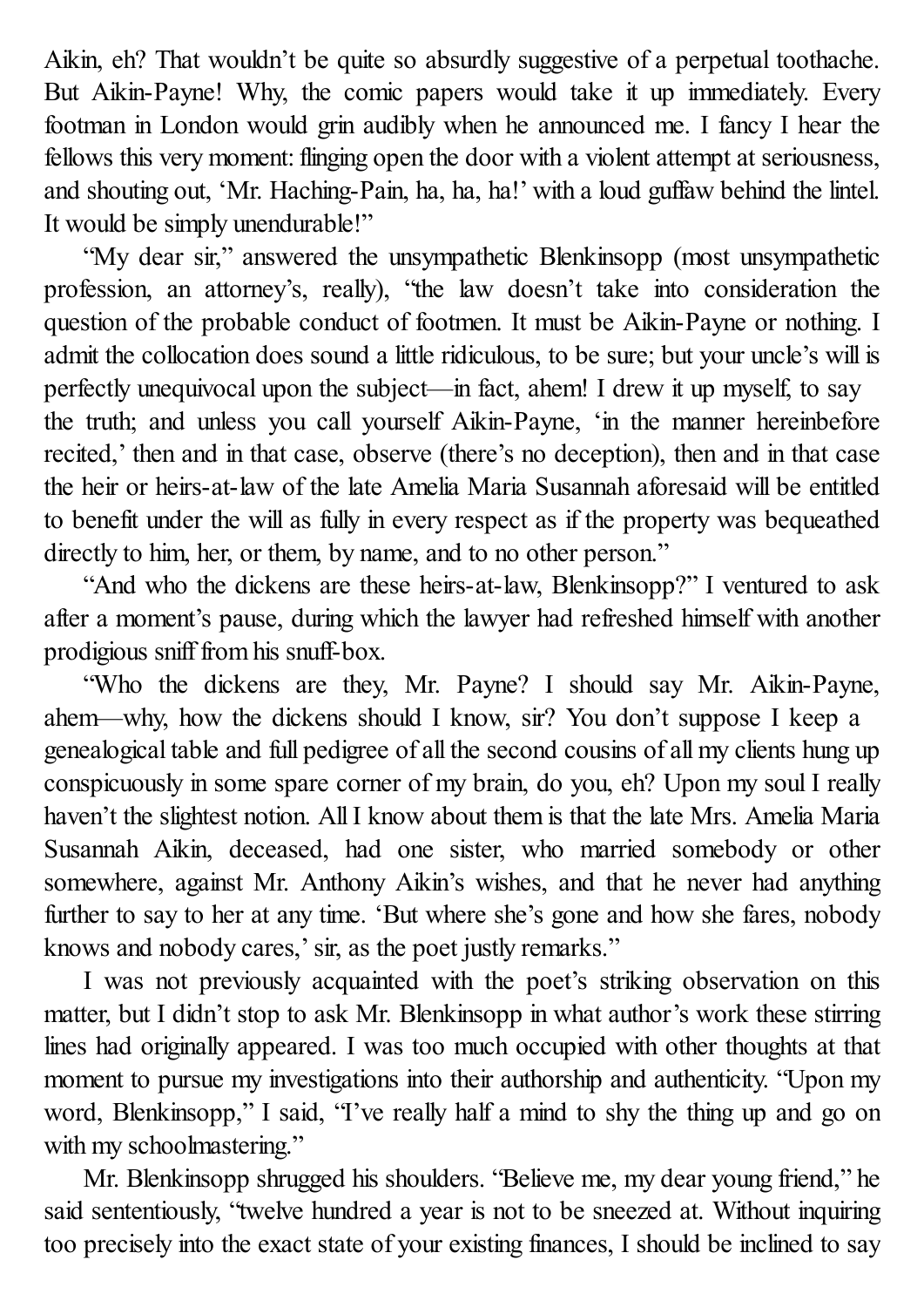your present engagement can't be worth to you more than three hundred a year."

I nodded acquiescence. "The exact figure," I murmured.

"And your private means are?"

"Non-existent," I answered frankly.

"Then, my dear sir, excuse such plainness of speech in a man of my profession; but if you throw it up you will be a perfect fool, sir; a perfect fool, I assure you."

"But perhaps, Blenkinsopp, the next-of-kin won't step in to claim it!"

"Doesn't matter a bit, my dear fellow. Executors are bound to satisfy themselves before paying you over your legacy that you have assumed and will use the name of Aikin before and in addition to your own name of Payne, in the manner hereinbefore recited. There's no getting over that in any way."

I sighed aloud. "Twelve hundred a year is certainly very comfortable," I said. "But it's a confounded bore that one should have a condition tacked on to it which will make one a laughing-stock for life to all the buffoons and idiots of one's acquaintance."

Blenkinsopp nodded in modified assent. "After all," he answered, "I wouldn't mind taking it on the same terms myself."

"Well," said I, "*che sarà sarà*. If it must be, it must be; and you may put an advertisement into the *Times* accordingly. Tell the executors that I accept the condition."

### $II$ .

"I won't stop in town," said I to myself, "to be chaffed by all the fellows at the club and in the master's room at St. Martin's. I'll run over on the Continent until the wags (confound them) have forgotten all about it. I'm a sensitive man, and if there's anything on earth I hate it's cheap and easy joking and punning on a name or a personal peculiarity which lays itself open obviously to stupid buffoonery. Of course I shall chuck up the schoolmastering now;—it's an odious trade at any time and I may as well take a pleasant holiday while I'm about it. Let me see—Nice or Cannes or Florence would be the best thing at this time of year. Escape the November fogs and January frosts. Let's make it Cannes, then, and try the first effect of my new name upon the *corpus vile* of the Cannois."

So I packed up my portmanteau hurriedly, took the 7.45 to Paris, and that same evening found myself comfortably ensconced in a *wagon lit*, making my way as fast as the Lyons line would carry me *en route* for the blue Mediterranean.

The Hôtel du Paradis at Cannes is a very pleasant and well managed place,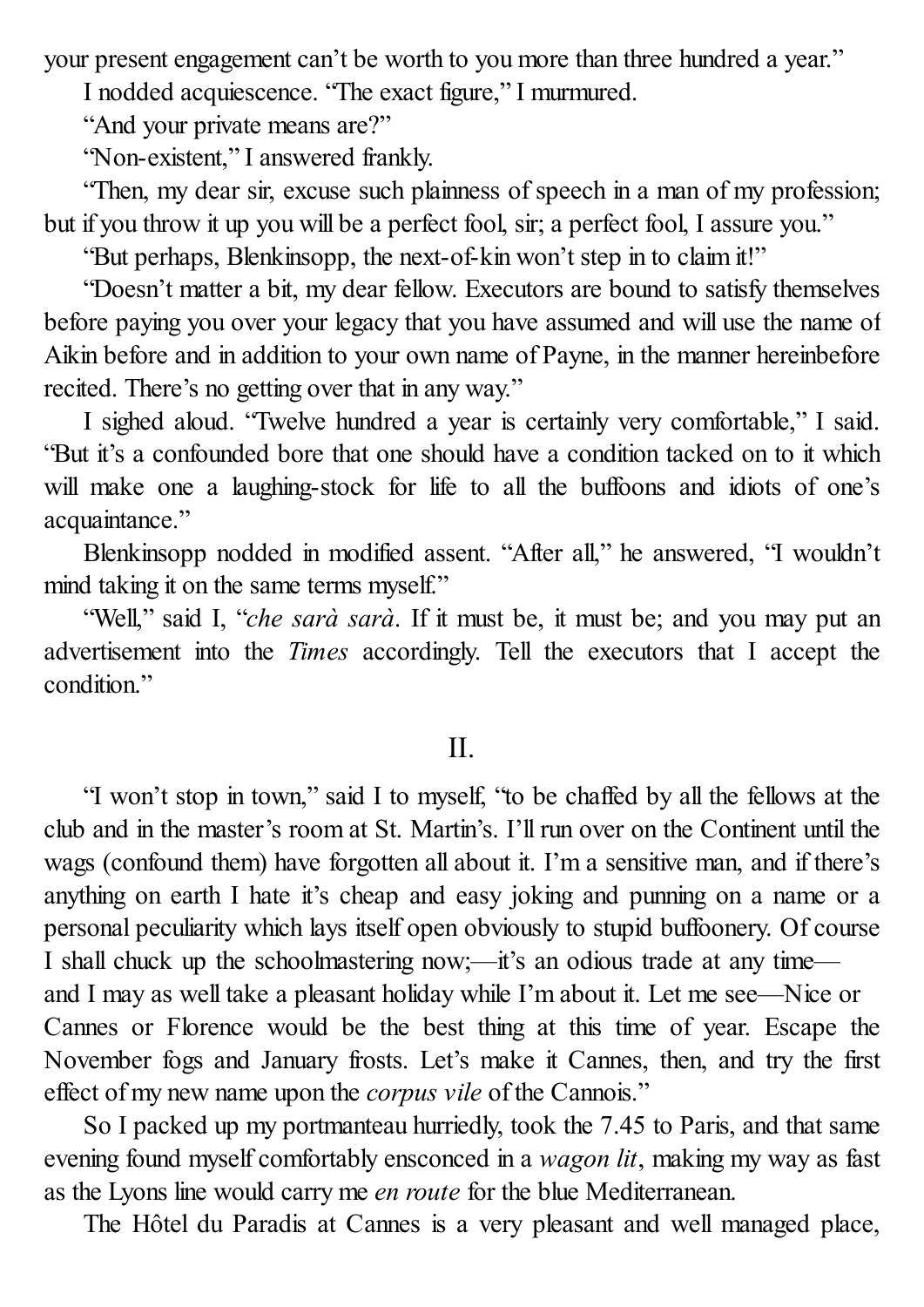where I succeeded in making myself perfectly at home. I gave my full name to the *concierge* boldly. "Thank Heaven," I thought, "Aikin-Payne will sound to her just as good a label to one's back as Howard or Cholmondely. She won't see the absurdity of the combination." She was a fat Vaudoise Swiss by origin, and she took it without moving a muscle. But she answered me in very tolerable English—me, who thought my Parisian accent unimpeachable! "Vary well, sirr, your lettares shall be sent to your apartments." I saw there was the faintest twinkle of a smile about the corner of her mouth, and I felt that even she, a mere foreigner, a Swiss *concierge*, perceived at once the incongruity of the two surnames. Incongruity! that's the worst of it! Would that they were incongruous! But it's their fatal and obvious congruity with one another that makes their juxtaposition so ridiculous. Call a man Payne, and I venture to say, though I was to the manner born, and it's me that says it as oughtn't to say it, you couldn't find a neater or more respectable surname in all England: call him plain Aikin, and though that perhaps is less aristocratic, it's redeemed by all the associations of childhood with the earliest literature we imbibed through the innocuous pages of "Evenings at Home:" but join the two together, in the order of alphabetical precedence, and you get an Aikin-Payne, which is a thing to make a sensitive man, compelled to bear it for a lifetime, turn permanently red like a boiled lobster. My uncle must have done it on purpose, in order to inflict a deadly blow on what he would doubtless have called my confounded self-conceit!

However, I changed my tourist suit for a black cutaway, and made my way down to the *salle-à-manger*. The dinner was good in itself, and was enlivened for me by the presence of an extremely pretty girl of, say nineteen, who sat just opposite, and whose natural protector I soon managed to draw casually into a general conversation. I say her natural protector, because, though I took him at the time for her father, I discovered afterwards that he was really her uncle. Experience has taught me that when you sit opposite a pretty girl at an hotel, you ought not to open fire by directing your observations to herself in person; you should begin diplomatically by gaining the confidence of her male relations through the wisdom or the orthodoxy of your political and social opinions. Mr. Shackleford—that, I found afterwards, was the uncle's name—happened to be a fiery Tory, while I have the personal misfortune to be an equally rabid Radical: but on this occasion I successfully dissembled, acquiescing with vague generality in his denunciation of my dearest private convictions; and by the end of dinner we had struck up quite an acquaintance with one another.

"Ruby," said the aunt to the pretty girl, as soon as dinner was over, "shall we take a stroll out in the gardens?"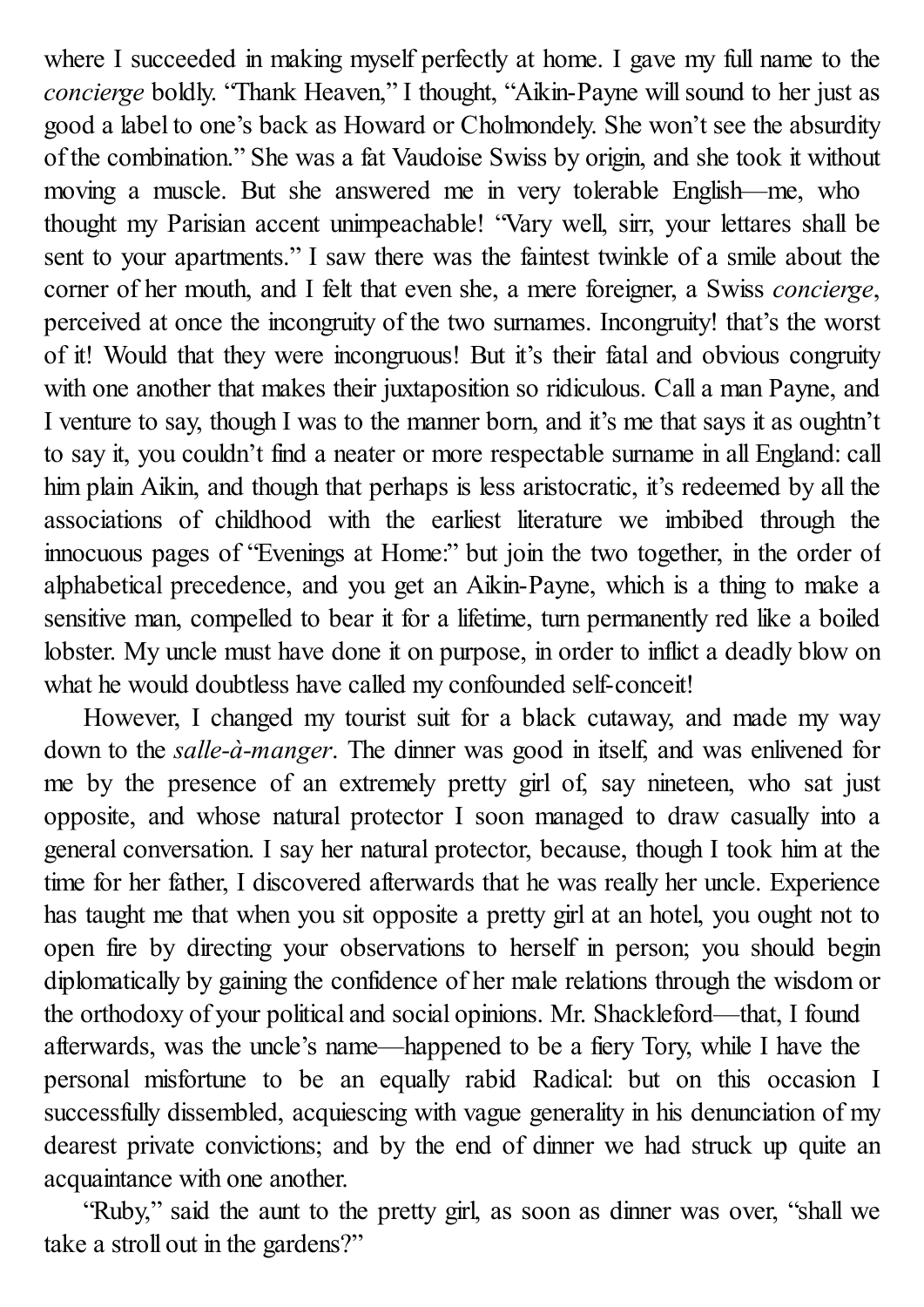Ruby! what a charming name really. I wonder, now, what is her surname? And what a beautiful graceful figure, as she rises from the table, and throws her little pale blue Indian silk scarf around her pretty shoulders! Clearly, Ruby is a person whose acquaintance I ought to cultivate.

"Uncle won't come, of course," said Ruby, with a pleasant smile (what teeth!). "The evening air would be too much for him. You know," she added, looking across to me, "almost everybody at Cannes is in the invalid line, and mustn't stir out after sunset. Aunt and I are unfashionable enough to be quite strong, and to go in for a stroll by moonlight."

"I happen to be equally out of the Cannes fashion," I said, directing my observation, with great strategic skill, rather to the aunt than to Miss Ruby in person; "and if you will allow me I should be very glad to accompany you."

So we turned out on the terrace of the Paradis, and walked among the datepalms and prickly pears that fill the pretty tropical garden. It was a lovely moonlight evening in October; and October is still almost a summer month in the Riviera. The feathery branches of the palms stood out in clear-cut outline against the pale moonlit sky; the white houses of Cannes gleamed with that peculiarly soft greenish Mediterranean tint in the middle distance; and the sea reflected the tremulous shimmer in the background, between the jagged sierra of the craggy Esterel and the long low outline of the Ile Ste. Marguerite. Altogether, it was an ideal poet's evening, the very evening to stroll for the first time with a beautiful girl through the charmed alleys of a Provençal garden!

Ruby Estcourt—she gave me her name before long—was quite as pleasant to talk to as she was beautiful and graceful to behold. Fortunately, her aunt was not one of the race of talkative old ladies, and she left the mass of the conversation entirely to Ruby and myself. In the course of half an hour or so spent in pacing up and down that lovely terrace, I had picked out, bit by bit, all that I most wanted to know about Ruby Estcourt. She was an orphan, without brothers or sisters, and evidently without any large share of this world's goods; and she lived with her aunt and uncle, who were childless people, and who usually spent the summer in Switzerland, retiring to the Riviera every winter for the benefit of Mr. Shackleford's remaining lung. Quite simple and unaffected Ruby seemed, though she had passed most of her lifetime in the too-knowing atmosphere of Continental hotels, among that cosmopolitan public which is so very sharp-sighted that it fancies it can see entirely through such arrant humbug as honour in men and maidenly reserve in women. Still, from that world Ruby Estcourt had somehow managed to keep herself quite unspotted; and a simpler, prettier, more natural little fairy you wouldn't find anywhere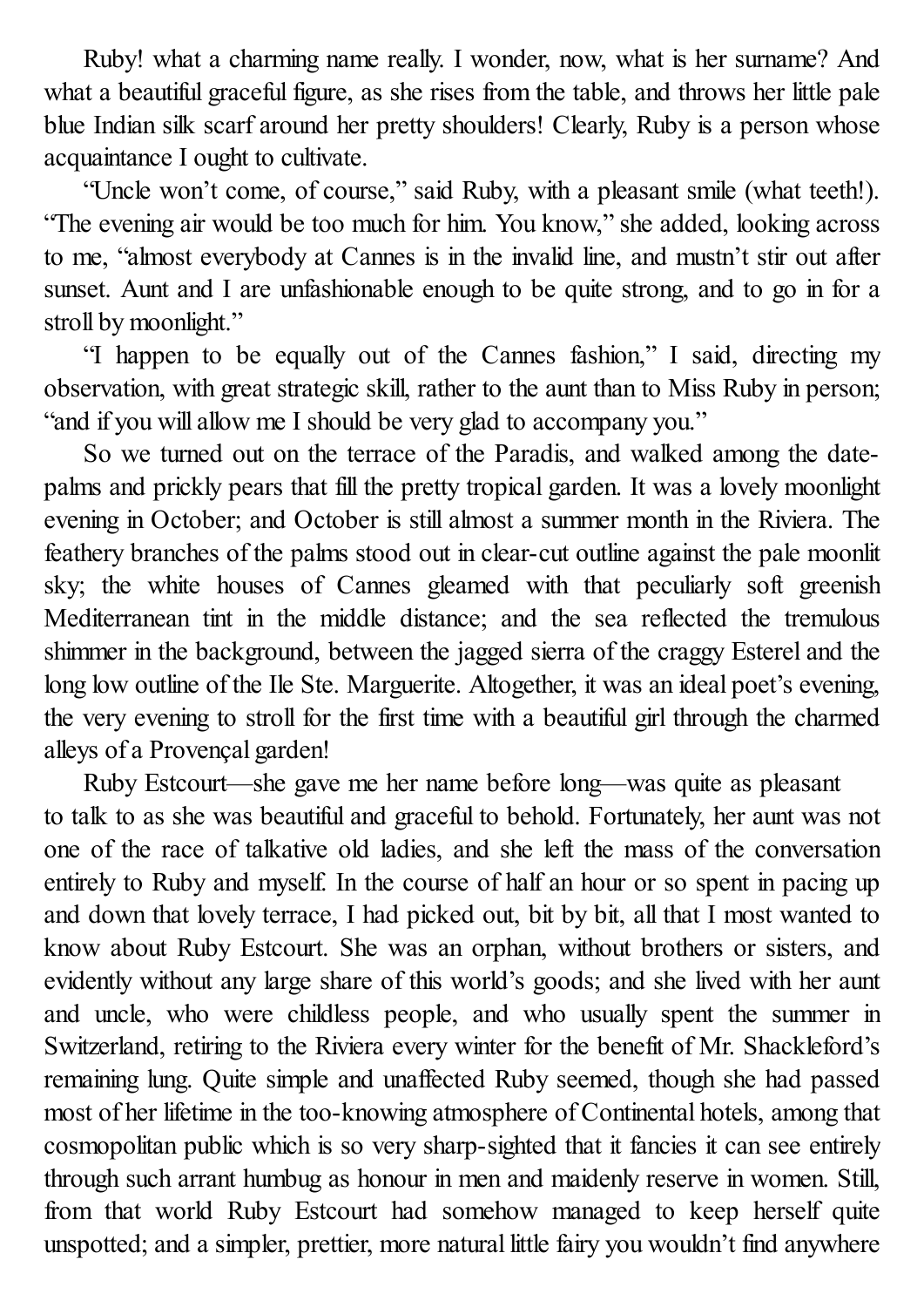in the English villages of half a dozen counties.

It was all so fresh and delightful to me—the palms, the Mediterranean, the balmy evening air, the gleaming white town, and pretty Ruby Estcourt—that I walked up and down on the terrace as long as they would let me; and I was really sorry when good Mrs. Shackleford at last suggested that it was surely getting time for uncle's game of cribbage. As they turned to go, Ruby said good evening, and then, hesitating for a moment as to my name, said quite simply and naturally, "Why, you haven't yet told us who you are, have you?"

I coloured a little—happily invisible by moonlight—as I answered, "That was an omission on my part, certainly. When you told me you were Miss Estcourt, I ought to have mentioned in return that my own name was Aikin-Payne, Theodore Aikin-Payne, if you please: may I give you a card?"

"Aching Pain!" Ruby said, with a smile. "Did I hear you right? Aching Pain, is it? Oh, what a very funny name!"

I drew myself up as stiffly as I was able. "Not Aching Pain," I said, with a doleful misgiving in my heart—it was clear everybody would put that odd misinterpretation upon it for the rest of my days. "Not Aching Pain, but Aikin-Payne, Miss Estcourt. A-i-k-i-n, Aikin, the Aikins of Staffordshire; P-a-y-n-e, Payne, the Paynes of Surrey. My original surname was Payne, a surname that I venture to say I'm a little proud of; but my uncle, Mr. Aikin, from whom I inherit property," I thought that was rather a good way of putting it, "wished me to adopt his family name in addition to my own—in fact, made it a condition, *sine quâ non*, of my receiving the property."

"Payne—Aikin," Ruby said, turning the names over to herselfslowly. "Ah, yes, I see. Excuse my misapprehension, Mr.—Mr. Aikin-Payne. It was very foolish of me; but really, you know, it *does* sound so very ludicrous, doesn't it now?"

I bit my lip, and tried to smile back again. Absurd that a man should be made miserable about such a trifle; and yet I willfreely confess that at that moment, in spite of my uncle's twelve hundred a year, I felt utterly wretched. I bowed to pretty little Ruby as well as I was able, and took a couple more turns by myself hurriedly around the terrace.

Was it only fancy, or did I really detect, as Ruby Estcourt said the two names over to herself just now, that she seemed to find the combination a familiar one? I really didn't feel sure about it; but it certainly did sound as if she had once known something about the Paynes or the Aikins. Ah, well! there are lots of Paynes and Aikins in the world, no doubt; but alas! there is only one of them doomed to go through life with the absurd label of an Aikin-Payne fastened upon his unwilling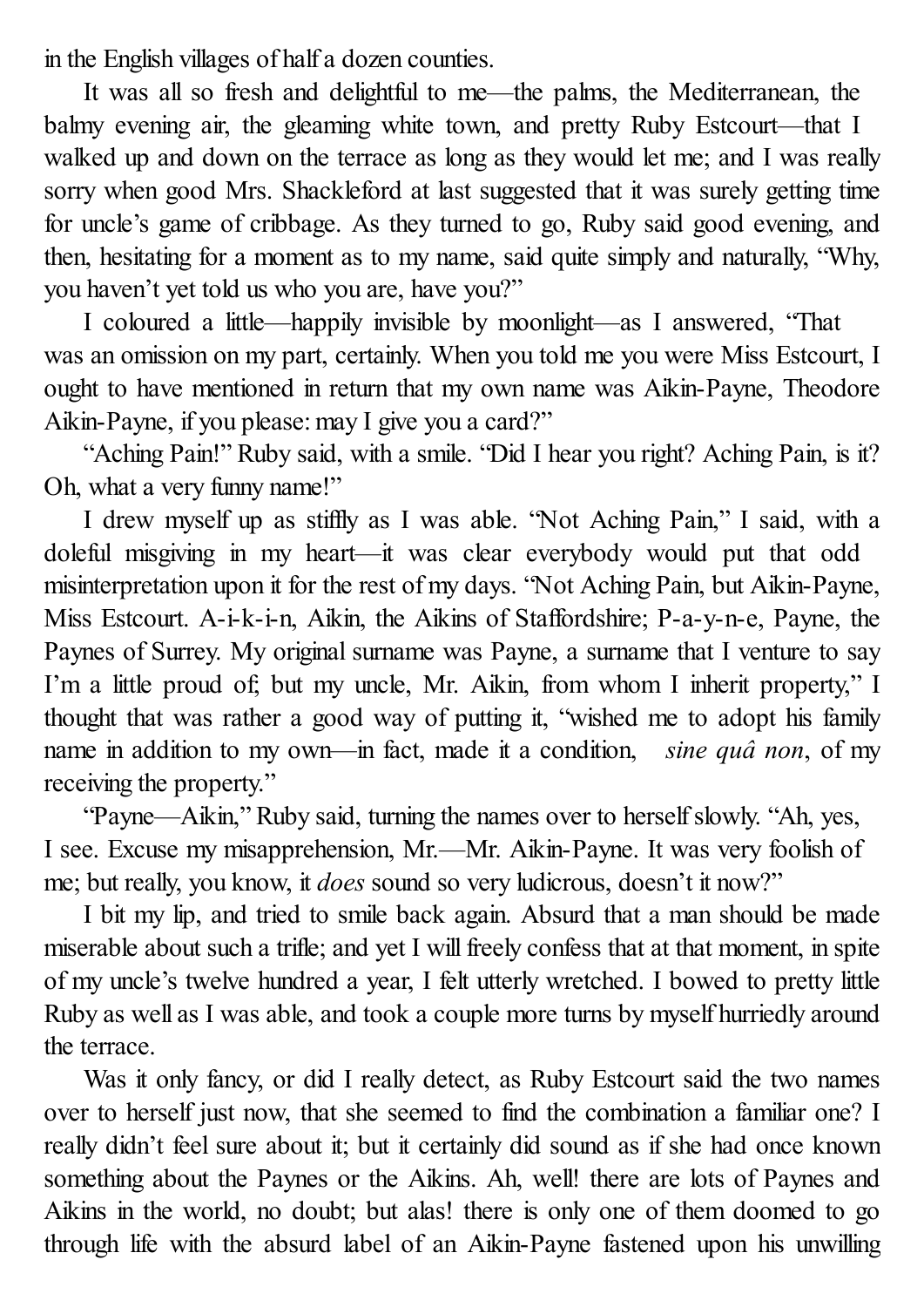shoulders.

"Good morning, Mr.—Mr. Aikin-Payne," said Ruby Estcourt, stumbling timidly over the name, as we met in the *salle-à-manger* at breakfast next day. "I hope you don't feel any the worse for the chilly air last evening."

I bowed slightly. "You seem to have some difficulty in remembering my full name, Miss Estcourt," I said suggestively. "Suppose you call me simply Mr. Payne. I've been accustomed to it till quite lately, and to tell you the truth, I don't altogether relish the new addition."

"I should think not, indeed," Ruby answered frankly. "I never heard such a ridiculous combination in all my life before. I'm sure your uncle must have been a perfect old bear to impose it upon you."

"It was certainly rather cruel of him," I replied, as carelessly as I could, "or at least rather thoughtless. I dare say, though, the absurdity of the two names put together never struck him. What are you going to do with yourselves to-day, Mr. Shackleford? Everybody at Cannes has nothing to do but to amuse themselves, I suppose?"

Mr. Shackleford answered that they were going to drive over in the morning to Vallauris, and that if I cared to share a carriage with them, he would be happy to let me accompany his party. Nothing could have suited my book better. I was alone, I wanted society and amusement, and I had never seen a prettier girl than Ruby Estcourt. Here was the very thing I needed, ready cut out to my hand by propitious fortune. I found out as time went on that Mr. Shackleford, being a person of limited income, and a bad walker, had only one desire in life, which was to get somebody else to pay half his carriage fares for him by arrangement. We went to a great many places together, and he always divided the expenses equally between us, although I ought only to have paid a quarter, as his party consisted of three people, while I was one solitary bachelor. This apparent anomaly he got over on the ingenious ground that if I had taken a carriage by myself it would have cost me just twice as much. However, as I was already decidedly anxious for pretty little Ruby Estcourt's society, this question of financial detail did not weigh heavily upon me. Besides, a man who has just come into twelve hundred a year can afford to be generous in the matter of hackney carriages.

We had a delightful drive along the shore of that beautiful blue gulf to Vallauris, and another delightful drive back again over the hills to the Paradis. True, old Mr.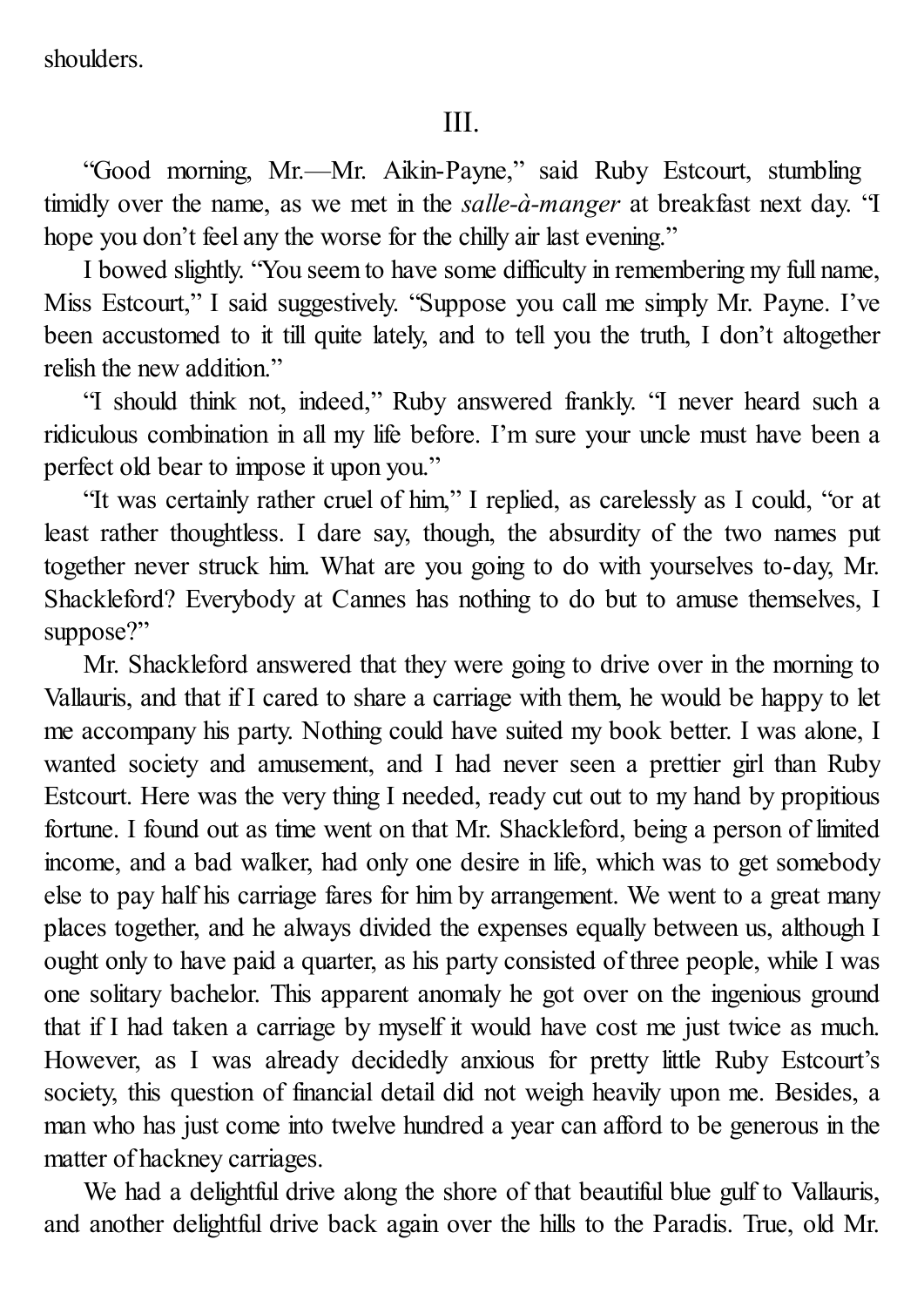Shackleford proved rather a bore through his anxiety to instruct me in the history and technical nature of keramic ware in general, and of the Vallauris pottery in particular, when I wanted rather to be admiring the glimpses of Bordighera and the Cap St. Martin and the snow-clad summits of the Maritime Alps with Ruby Estcourt. But in spite of all drawbacks—and old Mr. Shackleford with his universal information really *was* a serious drawback—I thoroughly enjoyed that first morning by the lovely Mediterranean. Ruby herself was absolutely charming. Such a light, bright, fairy-like little person, moving among the priceless vases and tazzas at Clément Massier's as if she were an embodied zephyr, too gentle even to knock them over with a whiff of her little Rampoor shawl—but there, I can't describe her, and I won't attempt it. Ruby, looking over my shoulder at this moment, says I always was an old stupid: so that, you see, closes the question.

An old stupid I certainly was for the next fortnight. Old Mr. Shackleford, only too glad to have got hold of a willing victim in the carriage-sharing fraud, dragged me about the country to every available point of view or object of curiosity within ten miles of the Square Brougham. Ruby usually accompanied us; and as the two old people naturally occupied the seat of honour at the back of the carriage, why, of course Ruby and I had to sit together with our backs to the horses—a mode of progression which I had never before known to be so agreeable. Every evening, Ruby and I walked out on the terrace in the moonlight; and I need hardly say that the moon, in spite of her pretended coldness, is really the most romantic and sentimental satellite in the whole solar system. To cut a long story short, by the end of the fortnight I was very distinctly in love with Ruby; and if you won't think the avowal a conceited one, I venture to judge by the sequel that Ruby was almost equally in love with me.

One afternoon, towards the close of my second week at Cannes, Ruby and I were sitting together on the retired seat in the grounds beside the pond with the goldfish. It was a delicious sunny afternoon, with the last touch of southern summer in the air, and Ruby was looking even prettier than usual, in her brocade pattern print dress, and her little straw hat with the scarlet poppies. (Ruby always dressed—I may say dresses—in the very simplest yet most charming fashion). There was something in the time and place that moved me to make a confession I had for some time been meditating; so I looked straight in her face, and not being given to long speeches, I said to her just this, "Ruby, you are the sweetest girl I ever saw in my life. Will you marry me?"

Ruby only looked at me with a face full of merriment, and burst out laughing. "Why, Mr. Payne," she said (she had dropped that hideous prefix long ago), "you've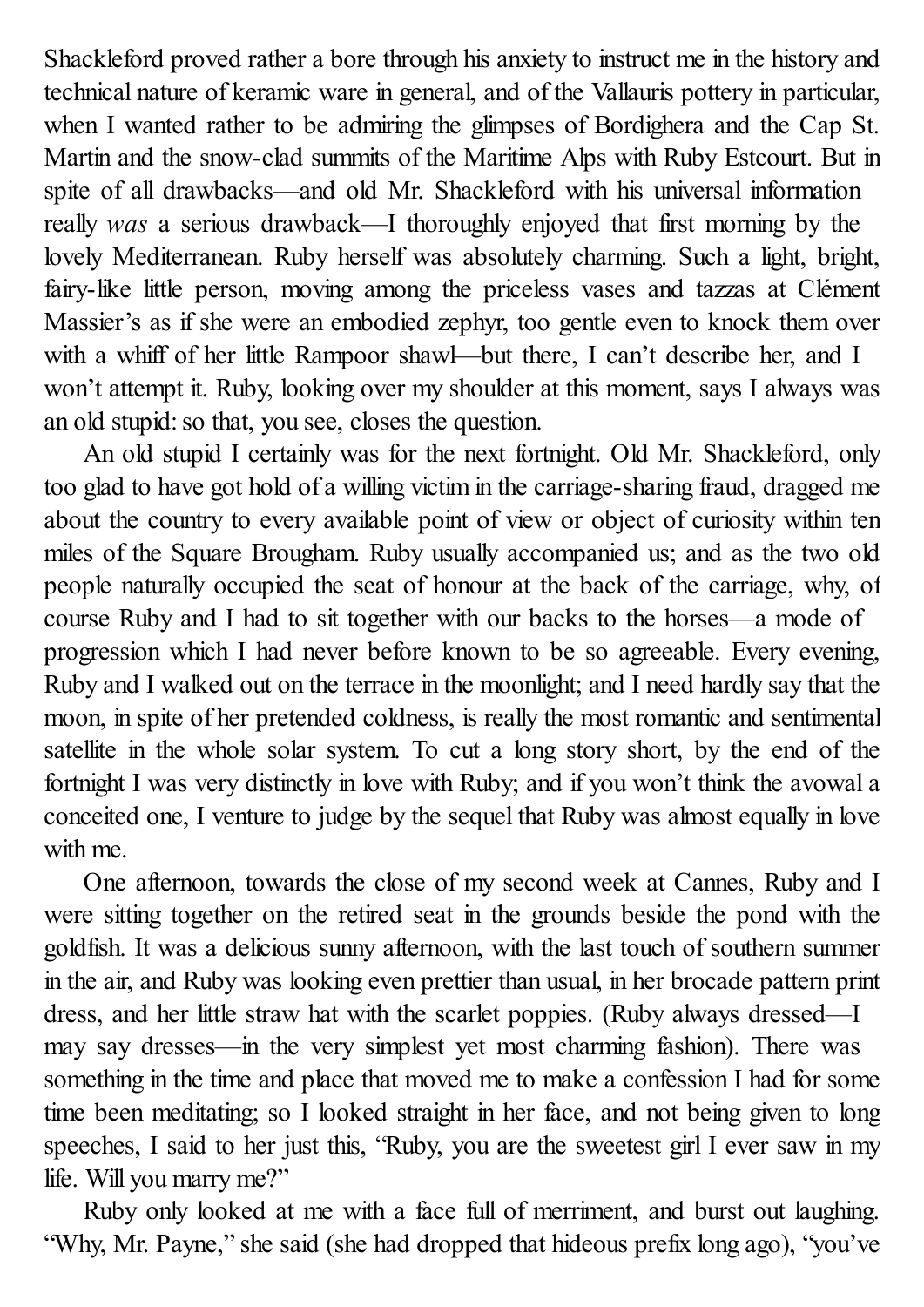hardly known me yet a fortnight, and here you come to me with a regular declaration. How can I have had time to think about my answer to such a pointblank question?"

"If you like, Ruby," I answered, "we can leave it open for a little; but it occurs to me you might as well say 'yes' at once: for if we leave it open, common sense teaches me that you probably mean to say yes in the long-run." And to clench the matter outright, I thought it best to stoop across and kiss Ruby just once, by way of earnest. Ruby took the kiss calmly and sedately; so then I knew the matter was practically settled.

"But there's one thing, Mr. Payne, I must really insist upon," Ruby said very quietly; "and that is that I mustn't be called Mrs. Aikin-Payne. If I marry you at all, I must marry you as plain Mr. Payne without any Aikin. So that's clearly understood between us."

Here was a terrible condition indeed! I reasoned with Ruby, I explained to Ruby, I told Ruby that ifshe positively insisted upon it I must go back to my three hundred a year and my paltry schoolmastership, and must give up my uncle Aikin's money. Ruby would hear of no refusal.

"You have always the alternative of marrying somebody else, you know, Mr. Payne," she said with her most provoking and bewitching smile; "but if you really do want to marry me, you know the conditions."

"But, Ruby, you would never care to live upon a miserable pittance of three hundred a year! I hate the name as much as you do, but I think I should try to bear it for the sake of twelve hundred a year and perfect comfort."

No, Ruby was inexorable. "Take me or leave me," she said with provoking calmness, "but if you take me, give up your uncle's ridiculous suggestion. You can have three days to make your mind up. Till then, let us hear no more about the subject."

### IV.

During those three days I kept up a brisk fire of telegrams with old Blenkinsopp in Chancery Lane; and at the end of them I came mournfully to the conclusion that I must either give up Ruby or give up the twelve hundred a year. If I had been a hero of romance I should have had no difficulty at all in deciding the matter: I would have nobly refused the money off-hand, counting it as mere dross compared with the loving heart of a beautiful maiden. But unfortunately I am not a hero of romance; I am only an ordinary graduate of an English university. Under these circumstances, it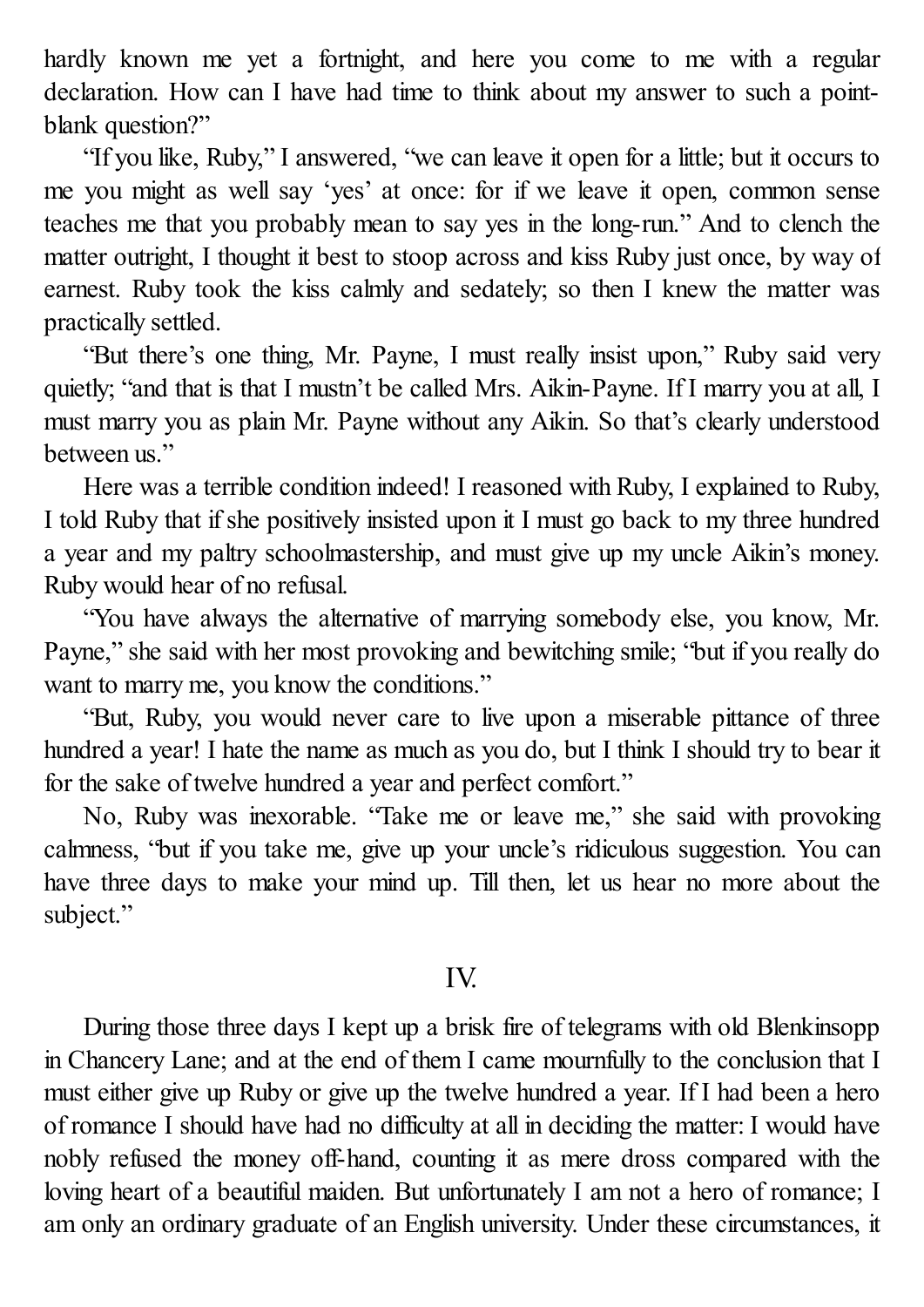did seem to me very hard that I must throw away twelve hundred a year for a mere sentimental fancy. And yet, on the other hand, not only did I hate the name myself, but I couldn't bear to impose it on Ruby; and as to telling Ruby that I wouldn't have her, because I preferred the money, that was clearly quite impossible. The more I looked the thing in the face, the more certain it appeared that I must relinquish my dream of wealth and go back (with Ruby) to my schoolmastering and my paltry three hundred. After all, lots of other fellows marry on that sum; and to say the truth, I positively shrank myself from going through life under the ridiculous guise of an Aikin-Payne.

The upshot of it all was that at the end of the three days, I took Ruby a little walk alone among the olive gardens behind the shrubbery. "Ruby," I said to her, falteringly, "you're the most fantastic, self-willed, imperious little person I ever met with, and I want to make just one more appeal to you. Won't you reconsider your decision, and take me in spite of the surname?"

Ruby grubbed up a little weed with the point of her parasol, and looked away from me steadfastly as she answered with her immovable and annoying calmness, "No, Mr. Payne, I really can't reconsider the matter in any way. It was you who took three days to make your mind up. Have you made it up yet or not, pray?"

"I *have* made it up, Ruby."

"And you mean——?" she said interrogatively, with a faint little tremor in her voice which I had never before noticed, and which thrilled through me with the ecstasy of a first discovery.

"And I mean," I answered, "to marry you, Ruby, if you will condescend to take me, and let my Uncle Aikin's money go to Halifax. Can you manage, Ruby, to be happy, as a poor schoolmaster's wife in a very tiny cottage?"

To my joy and surprise, Ruby suddenly seized both my hands in hers, kissed me twice of her own accord, and began to cry as if nothing could stop her. "Then you do really and truly love me," she said through her tears, holding fast to my hands all the time; "then you're really willing to make this great sacrifice for me!"

"Ruby," I said, "my darling, don't excite yourself so. And indeed it isn't a very great sacrifice either, for I hate the name so much I hardly know whether I could ever have endured to bear it."

"You shan't bear it," Ruby cried, eagerly, now laughing and clapping her hands above me. "You shan't bear it, and yet you shall have your Uncle Aikin's money all the same for all that."

"Why, what on earth do you mean, Ruby?" I asked in amazement. "Surely, my darling, you can't understand how strict the terms of the will actually are. I'm afraid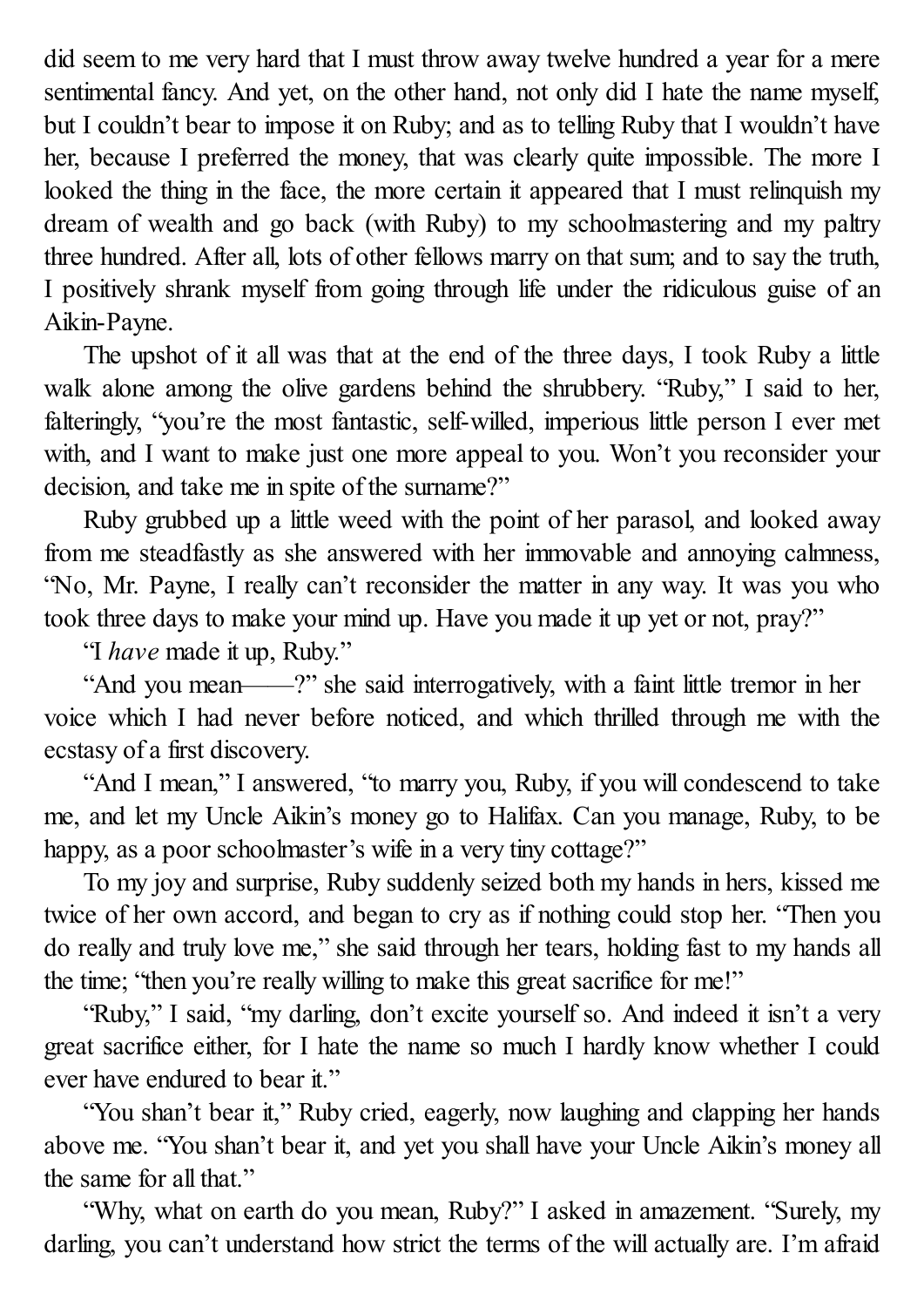you have been deluding yourself into a belief in some impossible compromise. But you must make your mind up to one thing at once, that unless I call myself Aikin-Payne, you'll have to live the rest of your life as a poor schoolmaster's wife. The next-of-kin will be sharp enough in coming down upon the money."

Ruby looked at me and laughed and clapped her hands again. "But what would you say, Mr. Payne," she said with a smile that dried up all her tears, "what would you say if you heard that the next-of-kin was—who do you think?—why me, sir, me, Ruby Estcourt?"

I could hardly believe my ears. "You, Ruby?" I cried in my astonishment. "You! How do you know? Are you really sure of it?"

Ruby put a lawyer's letter into my hand, signed by a famous firm in the city. "Read that," she said simply. I read it through, and saw in a moment that what Ruby said was the plain truth of it.

"So you want to do your future husband out of the twelve hundred a year!" I said, smiling and kissing her.

"No," Ruby answered, as she pressed my hand gently. "It shall be settled on you, since I know you were ready to give it up for my sake. And there shall be no more Aikin-Paynes henceforth and for ever."

There was never a prettier or more blushing bride than dear little Ruby that day six weeks.